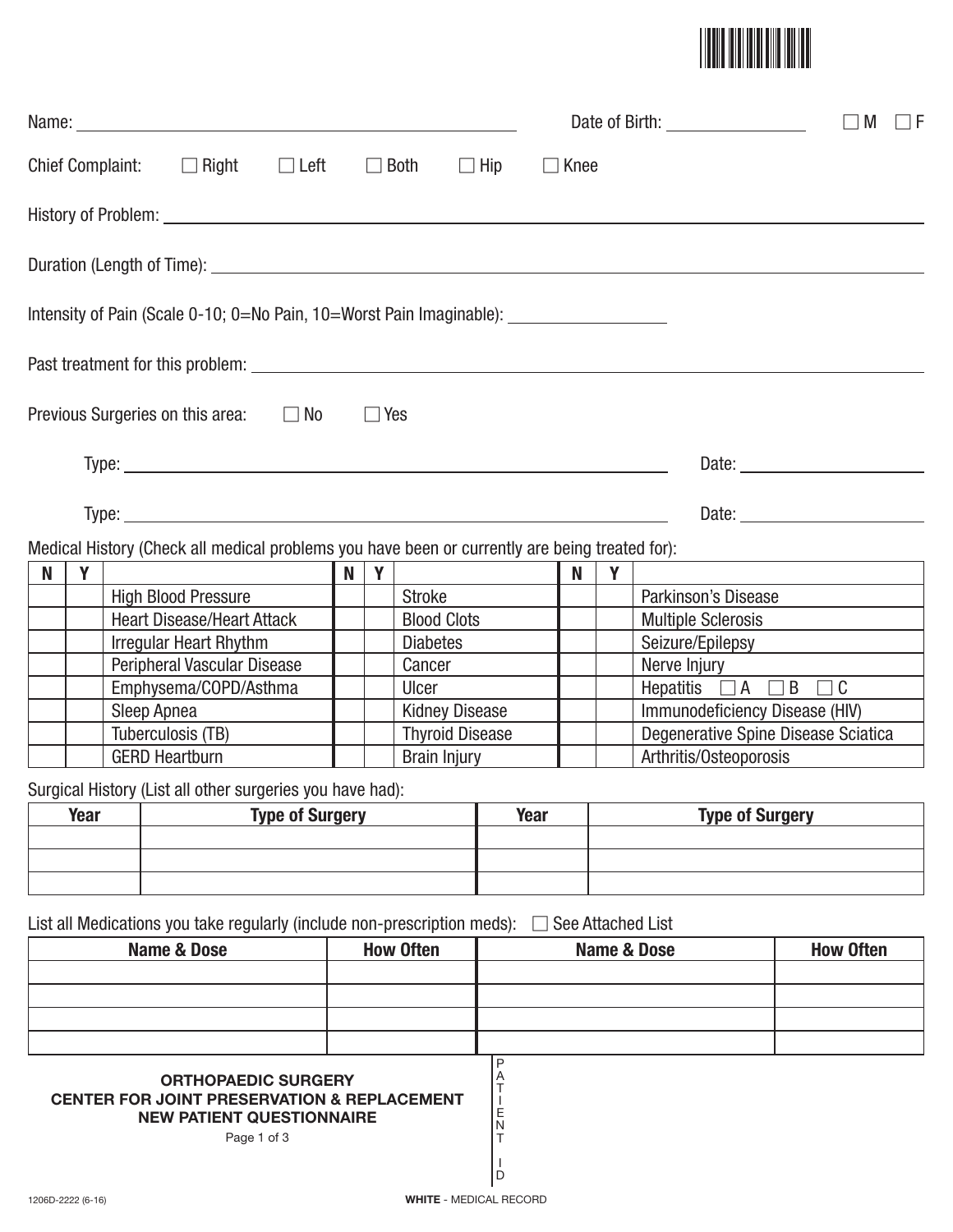Allergies:  $\Box$  No  $\Box$ If yes, please list medication and reaction to it below:

| <b>Medication</b> | <b>Reaction</b> | <b>Medication</b> | <b>Reaction</b> |
|-------------------|-----------------|-------------------|-----------------|
|                   |                 |                   |                 |
|                   |                 |                   |                 |

Complications (Check and explain any complications you have had after any of your surgeries):

| Infection: |                             | Pneumonia:              |
|------------|-----------------------------|-------------------------|
| Bleeding:  |                             | Lung Problems:          |
|            | <b>Blood Clot:</b>          | Severe Nausea/Vomiting: |
|            | <b>Anesthesia Reaction:</b> | Other:                  |

Social History:

| Occupation: _____________                                                                                                                   |                                  | $\Box$ Full Time $\Box$ Part $\Box$ Retired |
|---------------------------------------------------------------------------------------------------------------------------------------------|----------------------------------|---------------------------------------------|
| Do you drink alcohol? $\Box$ No $\Box$ Yes If yes, how much? $\Box$ 1-5 $\Box$ 6-10 $\Box$ 11-15 $\Box$ 16-20 $\Box$ 20 or more drinks/week |                                  |                                             |
| Do you currently smoke? $\Box$ No $\Box$ Yes                                                                                                |                                  |                                             |
| Did you ever smoke? $\Box$ No $\Box$ Yes                                                                                                    | If yes, number of packs per day: | For ______ years Year quit: ______          |
|                                                                                                                                             |                                  |                                             |

## Review of Symptoms (Check any recent/current problems, check symptoms or write in other):

| <b>N</b> | Y       | <b>System</b>             | <b>Symptoms/Problems</b>                                                        | <b>Other</b> |
|----------|---------|---------------------------|---------------------------------------------------------------------------------|--------------|
|          | General |                           | $\Box$ Fever, $\Box$ Unexplained Weight Loss/Gain, $\Box$ Weakness              |              |
|          |         | Eyes/Vision               | $\Box$ Glasses, $\Box$ Blurred, $\Box$ Double, $\Box$ Dry Eyes                  |              |
|          |         | Ears, Nose, Throat, Mouth | $\Box$ Vertigo, $\Box$ Sinusitis, $\Box$ Hoarseness, $\Box$ Loss of Hearing     |              |
|          |         | Heart                     | $\Box$ Chest Pain, $\Box$ Murmurs, $\Box$ Palpitations, $\Box$ Irregular Rhythm |              |
|          |         | Lung                      | $\Box$ Short of Breath, $\Box$ Asthma, $\Box$ Cough, $\Box$ Wheezing            |              |
|          |         | Circulation               | $\Box$ Blood Clots, $\Box$ Swelling, $\Box$ Claudication, $\Box$ Varicosities   |              |
|          |         | <b>Digestive Tract</b>    | Diarrhea, $\Box$ Constipation, $\Box$ Ulcers, $\Box$ GERD, $\Box$ Pain          |              |
|          |         | Kidney/Urinary            | $\Box$ Stones, $\Box$ Burning, $\Box$ Itching, $\Box$ Bleeding                  |              |
|          |         | Skin/Breast               | $\Box$ Rash, Lump, $\Box$ Itching, $\Box$ Hair or Nails Change                  |              |
|          |         | Endocrine                 | $\Box$ Excess Thirst, $\Box$ Decreased Energy, $\Box$ Diabetes                  |              |
|          |         | Neurologic                | $\Box$ Balance, $\Box$ Numbness/Tingling, $\Box$ Seizure, $\Box$ Tremor         |              |
|          |         | Psychiatric               | $\Box$ Depressions, $\Box$ Anxiety, $\Box$ Sleep Disorder                       |              |
|          |         | Blood/Lymph               | $\Box$ Bleeding Problems, $\Box$ Easy Bruising, $\Box$ Transfusion              |              |
|          |         | Musculoskeletal           | $\Box$ Fracture, $\Box$ Arthritis, $\Box$ Motion Loss, $\Box$ Cramps/Spasms     |              |

## **ORTHOPAEDIC SURGERY CENTER FOR JOINT PRESERVATION & REPLACEMENT NEW PATIENT QUESTIONNAIRE**

Page 2 of 3

I D

P